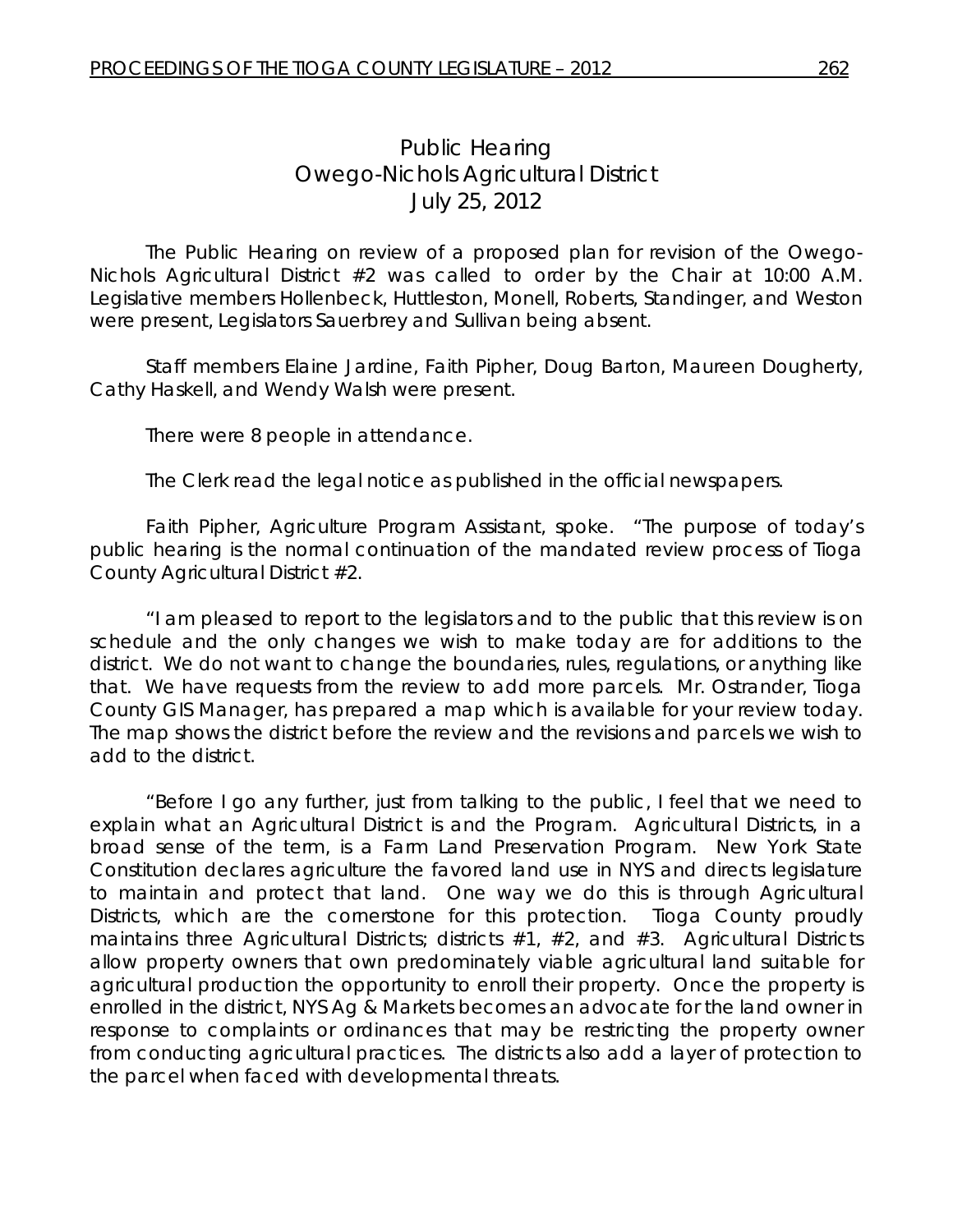"In Tioga County, our districts are under an 8-year normal review process. This district received notice on February 20, 2012 of the review. At the time, our Department began to review the process by initiating a public comment period that took place from March 12<sup>th</sup> to April 16<sup>th</sup> 2012. Also at this time, we began a data collection process where we began to investigate the district to see if it was fulfilling its purpose and to see what landowners were actually doing with their property. The protocol used for this data collection included mailing landowners a survey form with a cover letter, conducted personal phone interviews, reviewed many, many parcels with our GIS Department, and direct contact with property owners that stopped by our office with questions.

 "The compiled data, so far that I can share with you today shows that prior to the review, Agricultural District #2 was comprised of 20,849 acres. During the review period, we received requests for the inclusion of 3,257 more acres. This represents a net increase of 16%. If these inclusion requests are approved, Tioga County Agricultural District #2 can report to NYS Ag & Markets a total of 10,177 cropped acres.

 "Notes from this hearing today and the data collected and presented to you today, will be presented to the Tioga County Agricultural Farm Land Protection Board for their analysis and finally all compiled data, which includes their recommendations, will be presented to the Tioga County Legislature for their final approval before submission to NYS Ag & Markets on September 17, 2012 for their concurrence.

 "We have had an overwhelming positive response to this district review. One of the questions we asked on the data form was what was the greatest benefit you received or could receive from this program and overwhelmingly people indicated their desire to preserve farm land. Taking into account the dry weather and recent media attention focus has been placed back on the preservation of farm land and how this may affect our food prices.

 "As of today, that is all I have to present today. I leave it open for questions and review of the map. Again, these are the only changes we wish to make. I feel these are good changes to add more parcels to the program."

 Chair Weston provided an opportunity for people to view the map and then make a public comment. If no one needs to review the map and wishes to make public comment we would entertain that at this particular time.